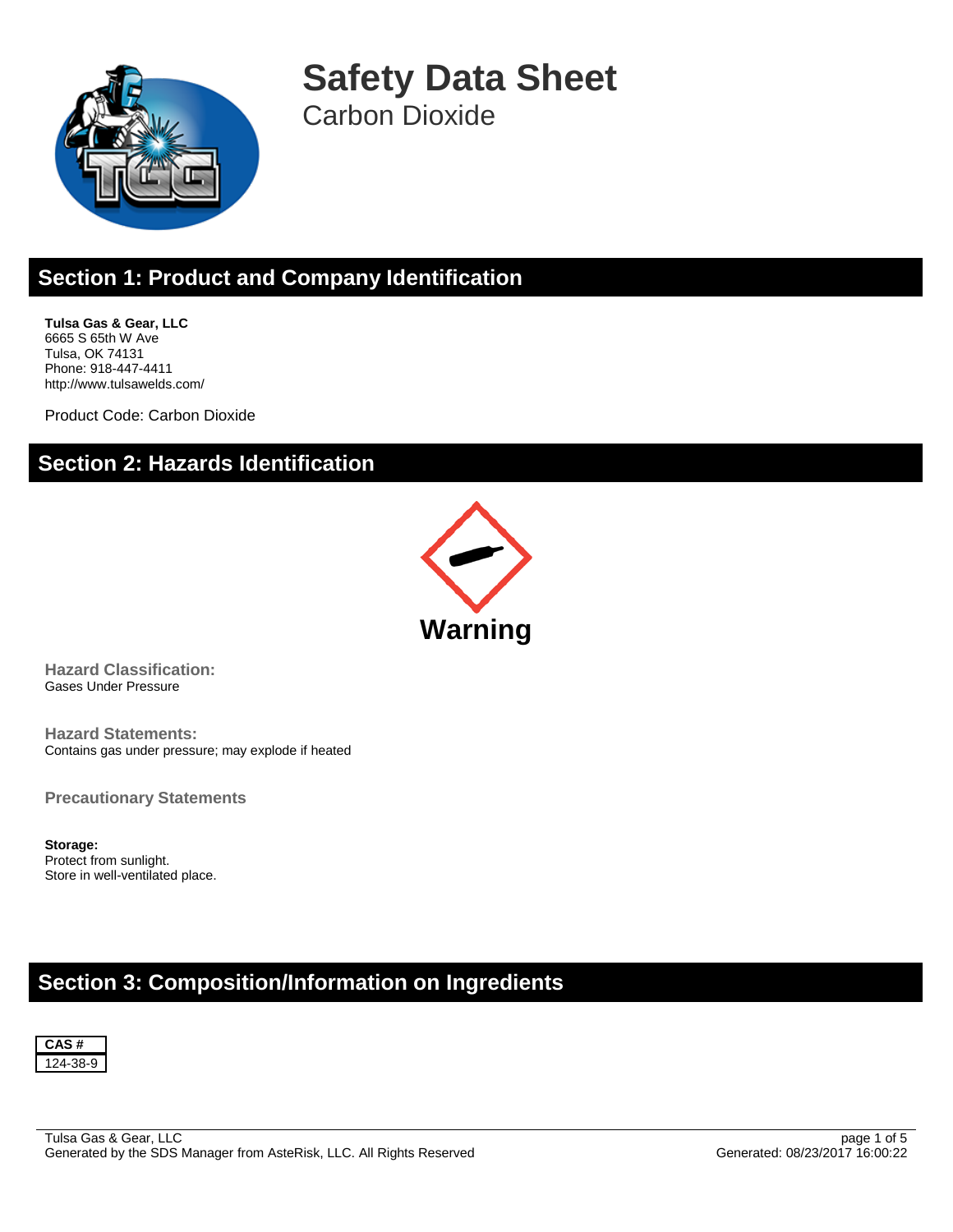| <b>Chemical Substance</b> | <b>Chemical</b><br><b>Family</b> | <b>Trade Names</b>                                                                               |
|---------------------------|----------------------------------|--------------------------------------------------------------------------------------------------|
| CARBON DIOXIDE.<br>GAS    | Inorganic gases                  | CARBONIC ACID GAS: CARBONIC ANHYDRIDE: CARBON DIOXIDE: CARBON OXIDE: UN<br>1013: CO <sub>2</sub> |

### **Section 4: First Aid Measures**

| <b>Skin Contact</b>                                                                                                                                                                                                                                    | <b>Eye Contact</b>                                                                                                                             | Ingestion                     | <b>Inhalation</b>                                                                                                                                                                                                                       | Note to<br><b>Physicians</b>           |
|--------------------------------------------------------------------------------------------------------------------------------------------------------------------------------------------------------------------------------------------------------|------------------------------------------------------------------------------------------------------------------------------------------------|-------------------------------|-----------------------------------------------------------------------------------------------------------------------------------------------------------------------------------------------------------------------------------------|----------------------------------------|
| If frostbite or freezing occur, immediately<br>flush with plenty of lukewarm water<br>(105-115 F; 41-46 C). DO NOT USE<br>HOT WATER. If warm water is not<br>available, gently wrap affected parts in<br>blankets. Get immediate medical<br>attention. | Contact with liquid:<br>Immediately flush eyes<br>with plenty of water for at<br>least 15 minutes. Then get<br>immediate medical<br>attention. | Do not<br>induce<br>vomiting. | If adverse effects occur, remove to<br>uncontaminated area. Give artificial<br>respiration if not breathing. If breathing is<br>difficult, oxygen should be administered<br>by qualified personnel. Get immediate<br>medical attention. | For inhalation.<br>consider<br>oxygen. |

## **Section 5: Fire Fighting Measures**

| Suitable Extinguishing Media   Products of Combustion |               | <b>Protection of Firefighters</b> |                                                                                   |
|-------------------------------------------------------|---------------|-----------------------------------|-----------------------------------------------------------------------------------|
| Non-flammable                                         | Non-flammable |                                   | Any appropriate escape-type, self-contained breathing apparatus.<br>Non-flammable |

## **Section 6: Accidental Release Measures**

| <b>Personal Precautions</b>                                                                                      | <b>Environmental Precautions</b>                                                                             | Methods for<br><b>Containment</b>               |
|------------------------------------------------------------------------------------------------------------------|--------------------------------------------------------------------------------------------------------------|-------------------------------------------------|
| Keep unnecessary people away, isolate hazard area and<br>deny entry. Ventilate closed spaces before entering. Do | Subject to California Safe Drinking Water and Toxic<br>Enforcement Act of 1986 (Proposition 65). Keep out of | Stop leak if possible<br>without personal risk. |
| not touch spilled material.                                                                                      | water supplies and sewers.                                                                                   |                                                 |

**Methods for Cleanup Cleanup Discussed Bullet Other Information** Stop leak, evacuate, remove source of ignition. None

## **Section 7: Handling and Storage**

| Handling                                                                       | <b>Storage</b>                                  |
|--------------------------------------------------------------------------------|-------------------------------------------------|
| Subject to storage regulations: U.S. OSHA 29 CFR 1910.101. Keep separated from | Store and handle in accordance with all current |
| incompatible substances.                                                       | regulations and standards                       |

## **Section 8: Exposure Controls/Personal Protection**

#### **Exposure Guidelines**

CARBON DIOXIDE, GAS: CARBON DIOXIDE: 5000 ppm (9000 mg/m3) OSHA TWA 10000 ppm (18000 mg/m3) OSHA TWA (vacated by 58 FR 35338, June 30, 1993) 30000 ppm (54000 mg/m3) OSHA STEL (vacated by 58 FR 35338, June 30, 1993) 5000 ppm ACGIH TWA 30000 ppm ACGIH STEL 5000 ppm (9000 mg/m3) NIOSH recommended TWA 10 hour(s) 30000 ppm (54000 mg/m3) NIOSH recommended STEL

#### **Engineering Controls**

Handle only in fully enclosed systems.

| <b>Eve Protection</b>                                                                                                                                                                                                                                   | <b>Skin Protection</b>                                                                                                            | <b>Respiratory Protection</b>                                           |
|---------------------------------------------------------------------------------------------------------------------------------------------------------------------------------------------------------------------------------------------------------|-----------------------------------------------------------------------------------------------------------------------------------|-------------------------------------------------------------------------|
| For the gas: Eye protection not required, but recommended. For the liquid:<br>Wear splash resistant safety goggles. Contact lenses should not be worn.<br>Provide an emergency eye wash fountain and quick drench shower in the<br>immediate work area. | For the gas: Protective clothing is not<br>required. For the liquid: Wear<br>appropriate protective, cold insulating<br>clothing. | Any appropriate escape-<br>type, self-contained<br>breathing apparatus. |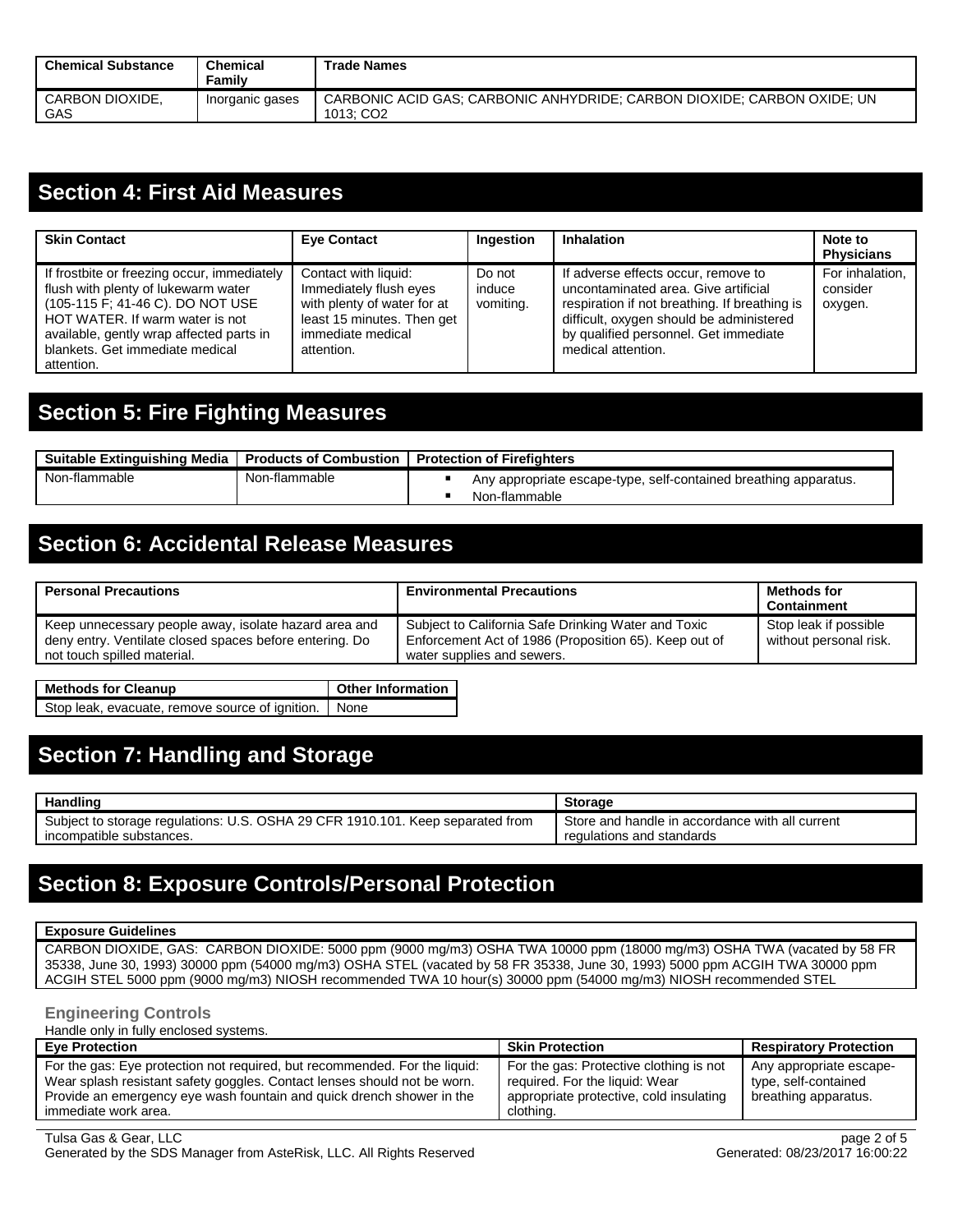#### **General Hygiene considerations**

- **Avoid breathing vapor or mist**
- **Avoid contact with eyes and skin**
- **Wash thoroughly after handling and before eating or drinking**

## **Section 9: Physical and Chemical Properties**

| <b>Physical State</b> | Appearance | Color     | Change in<br>Appearance | <b>Physical Form</b> | Odor     | ⊺aste         |
|-----------------------|------------|-----------|-------------------------|----------------------|----------|---------------|
| Gas                   | Colorless  | Colorless | N/A                     | Gas                  | Odorless | taste<br>Acıd |

| Point<br>--<br>Flast   | .<br><b>Flammabilit</b> y | Coefficient<br>$\sim$ 0 $\times$ 1<br><b>Partition</b> | Autoianition<br>emperature | Limits<br>$-vr$<br>:xplosive<br>Upper | Limits<br>Explosive<br>_ower |
|------------------------|---------------------------|--------------------------------------------------------|----------------------------|---------------------------------------|------------------------------|
| No:<br>mable<br>. tlar | available<br>No.          | N/r                                                    | Nonflammable               | ntlammable<br>Nor                     | Nonflammable                 |

| <b>Boiling</b><br>Point | Freezing<br><b>Point</b>                | Vapor<br><b>Pressure</b> | Vapor<br><b>Density</b> | <b>Specific</b><br>Gravity | Water<br><b>Solubility</b> | рH                                                                                 | Odor<br>Threshold       | Evaporation<br>Rate      | <b>Viscosity</b>    |
|-------------------------|-----------------------------------------|--------------------------|-------------------------|----------------------------|----------------------------|------------------------------------------------------------------------------------|-------------------------|--------------------------|---------------------|
| Not<br>available        | $-71$ F ( $-57$<br>C) @<br>4000<br>mmHq | 43700<br>mmHq@<br>21 C   | 1.5<br>$(Air=1)$        | $1.522 \; @.$<br>21 C      | Soluble                    | 3.7<br>(saturated<br>aqueous<br>solution)<br>@ 101.3<br>kPa<br>(carbonic)<br>acid) | <b>Not</b><br>available | <b>Not</b><br>applicable | 0.01657<br>cP @ 0 C |

| Molecular<br>Weiaht | Molecular<br>Formula | Densitv | Weight per<br>Gallon | <b>Volatility by</b><br>Volume | Volatility        | <b>Solvent Solubility</b>                                    |
|---------------------|----------------------|---------|----------------------|--------------------------------|-------------------|--------------------------------------------------------------|
| 44.01               | C-O2                 | 0.114   | Not available        | Not applicable                 | Not<br>applicable | Soluble: Alcohol, acetone, hydrocarbons,<br>organic solvents |

# **Section 10: Stability and Reactivity**

| <b>Stability</b>              | <b>Conditions to Avoid</b>    | <b>Incompatible Materials</b>                                             |
|-------------------------------|-------------------------------|---------------------------------------------------------------------------|
| Stable at normal temperatures | Stable at normal temperatures | Combustible materials, oxidizing materials, metal salts, reducing agents, |
| and pressure.                 | and pressure.                 | metal carbide, metals, bases                                              |

| Hazardous Decomposition Products   Possibility of Hazardous Reactions |                      |
|-----------------------------------------------------------------------|----------------------|
| Carbon monoxide                                                       | Will not polymerize. |

## **Section 11: Toxicology Information**

#### **Acute Effects**

| Oral LD50   | Dermal LD50 | Inhalation                                                                                                    |
|-------------|-------------|---------------------------------------------------------------------------------------------------------------|
| Not         | Not         | Ringing in the ears, nausea, irregular heartbeat, headache, drowsiness, dizziness, tingling sensation, visual |
| established | established | disturbances, suffocation, convulsions, coma                                                                  |

| <b>Eve Irritation</b>                                                                      | <b>Skin Irritation</b> | Sensitization |
|--------------------------------------------------------------------------------------------|------------------------|---------------|
| Irritation, frostbite, blurred vision   Liquid: blisters, frostbite   Difficulty breathing |                        |               |

#### **Chronic Effects**

| Carcinogenicity   Mutagenicity |                              | Reproductive Effects   Developmental Effects |
|--------------------------------|------------------------------|----------------------------------------------|
| Not available                  | Not established   Available. | No data                                      |

### **Section 12: Ecological Information**

| <b>Fate and Transport</b> |                                    |                                       |                                   |
|---------------------------|------------------------------------|---------------------------------------|-----------------------------------|
| <b>Eco toxicity</b>       | <b>Persistence / Degradability</b> | <b>Bioaccumulation / Accumulation</b> | <b>Mobility in</b><br>Environment |

Tulsa Gas & Gear, LLC page 3 of 5<br>Generated by the SDS Manager from AsteRisk, LLC. All Rights Reserved Generated: 08/23/2017 16:00:22 Generated by the SDS Manager from AsteRisk, LLC. All Rights Reserved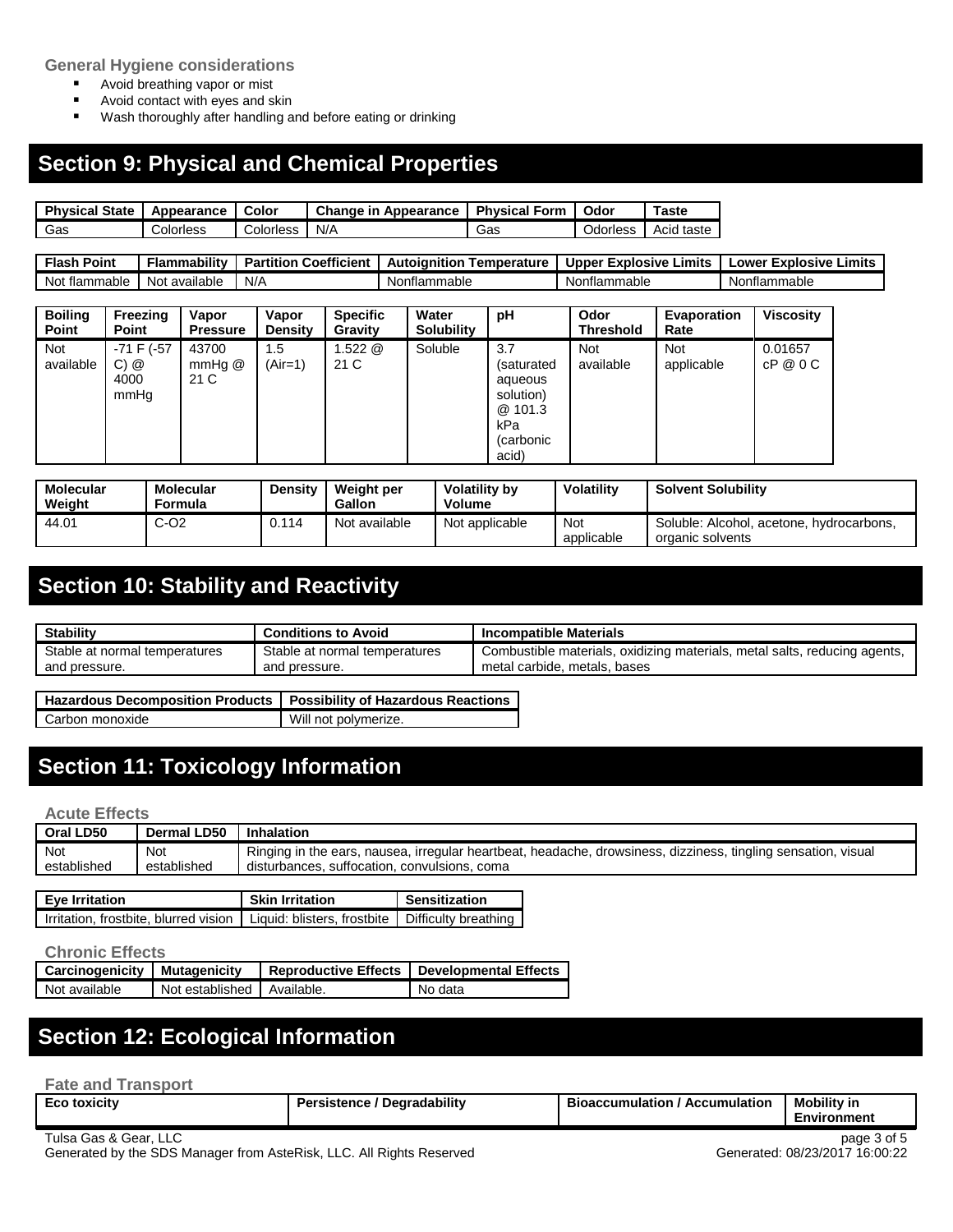Relatively non-persistent in the environment. Moderately volatile from water.

Accumulates very little in the bodies of living organisms.

Leaches through the soil

## **Section 13: Disposal Considerations**

Dispose in accordance with all applicable regulations.

# **Section 14: Transportation Information**

**U.S. DOT 49 CFR 172.101**

| <b>Proper</b><br>Shipping<br><b>Name</b> | ID<br><b>Number</b> | Hazard<br>Class or<br><b>Division</b> | <b>Packing</b><br>Group | ∟abelinɑ<br>Requirements | <b>Passenger Aircraft or</b><br><b>Railcar Quantity</b><br>Limitations | <b>Cargo Aircraft</b><br><b>Only Quantity</b><br>Limitations | Additional<br><b>Shipping</b><br><b>Description</b> |
|------------------------------------------|---------------------|---------------------------------------|-------------------------|--------------------------|------------------------------------------------------------------------|--------------------------------------------------------------|-----------------------------------------------------|
| Carbon<br>dioxide                        | UN1013              | 2.2                                   | Not<br>applicable       | $\epsilon$ . $\epsilon$  | 75 kg or L                                                             | 150 <sub>kg</sub>                                            | None                                                |

**Canadian Transportation of Dangerous Goods**

|                |        |      | Shipping Name   UN Number   Class   Packing Group / Risk Group |
|----------------|--------|------|----------------------------------------------------------------|
| Carbon dioxide | UN1013 | 12.2 | Not applicable                                                 |

## **Section 15: Regulatory Information**

**U.S. Regulations**

| CERCLA Sections   SARA 355.30   SARA 355.40 |                               |  |
|---------------------------------------------|-------------------------------|--|
| Not regulated.                              | Not regulated. Not regulated. |  |

**SARA 370.21**

|     |      |     |      | Acute   Chronic   Fire   Reactive   Sudden Release |
|-----|------|-----|------|----------------------------------------------------|
| Yes | l No | No. | I No | Yes                                                |

**SARA 372.65** Not regulated.

**OSHA Process Safety** Not regulated.

**State Regulations CA Proposition 65** Not regulated.

**Canadian Regulations**

| <b>WHMIS Classification</b> |  |
|-----------------------------|--|
|                             |  |

#### **National Inventory Status**

|                      |             | US Inventory (TSCA)   TSCA 12b Export Notification   Canada Inventory (DSL/NDSL) |  |
|----------------------|-------------|----------------------------------------------------------------------------------|--|
| Listed on inventory. | Not listed. | Listed on inventory.                                                             |  |